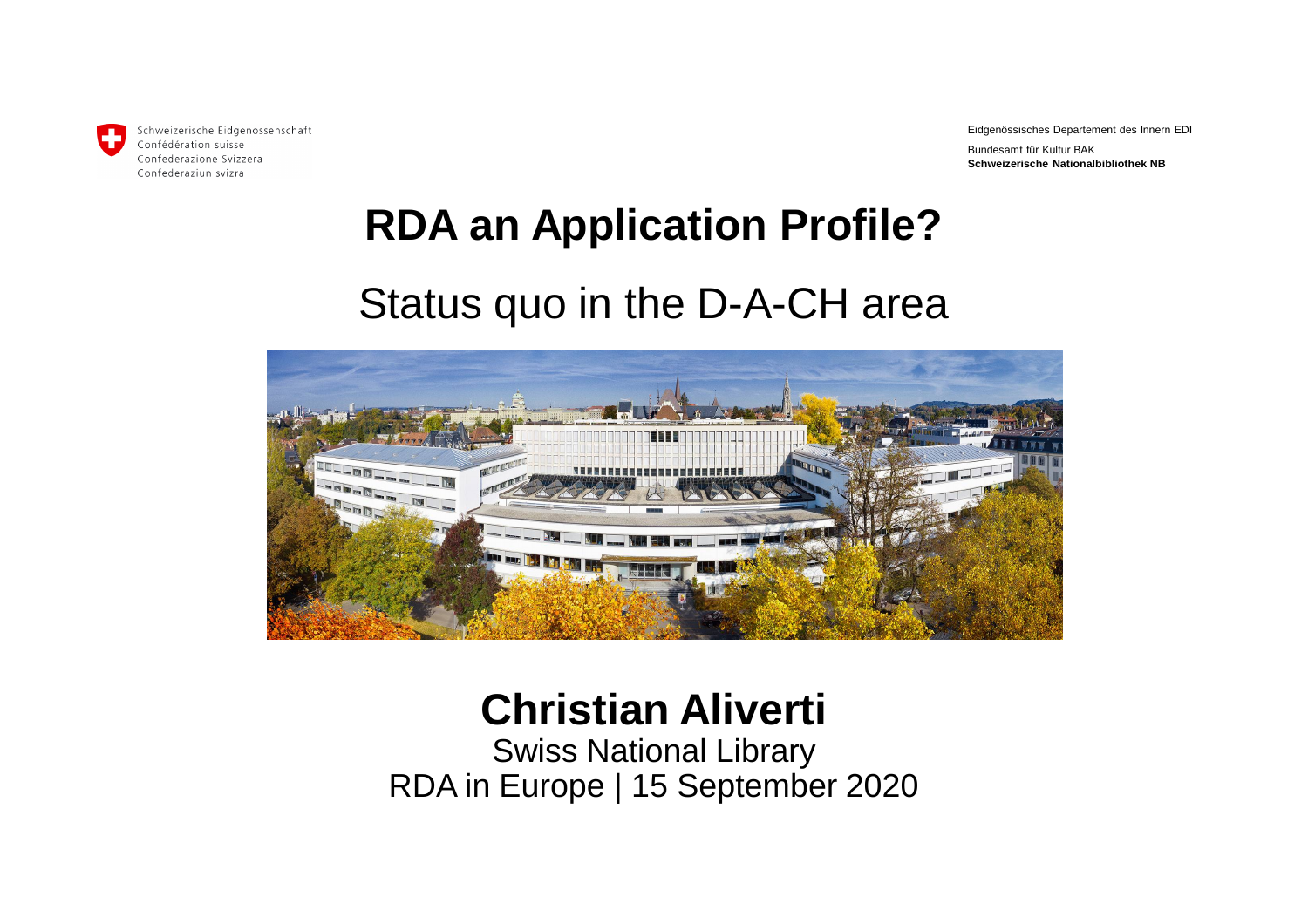## **RDA, Application Profile and Policy Statement**

- RDA tells you which elements are valid.  $\rightarrow$  Title proper
- Application Profile tells you which entities to use for cataloging  $\rightarrow$  Titel proper is mandatory
- Policy statement tells you what option to apply and how to use an element
	- $\rightarrow$  Record this element as a value of a Nomen entity.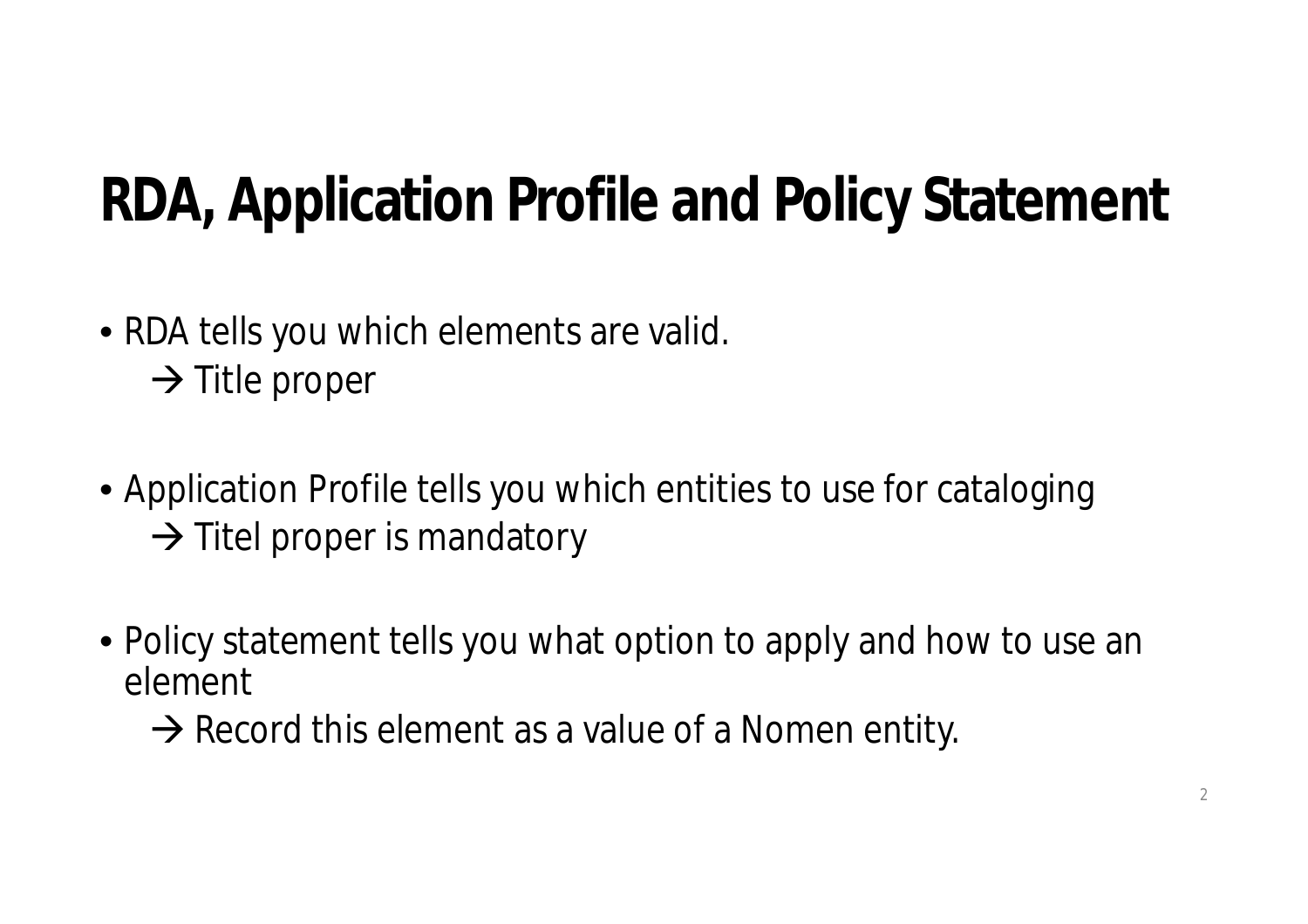## **Application Profile (AP)**

"An application profile specifies the entities, elements, and vocabulary encoding schemes that are expected in a set of metadata that meets the functions and requirements of an application that uses the metadata." (Guidance—Application profiles)

<http://rda-rsc.org>/node/551#34 (Beta Toolkit/3R Project Frequently Asked Questions)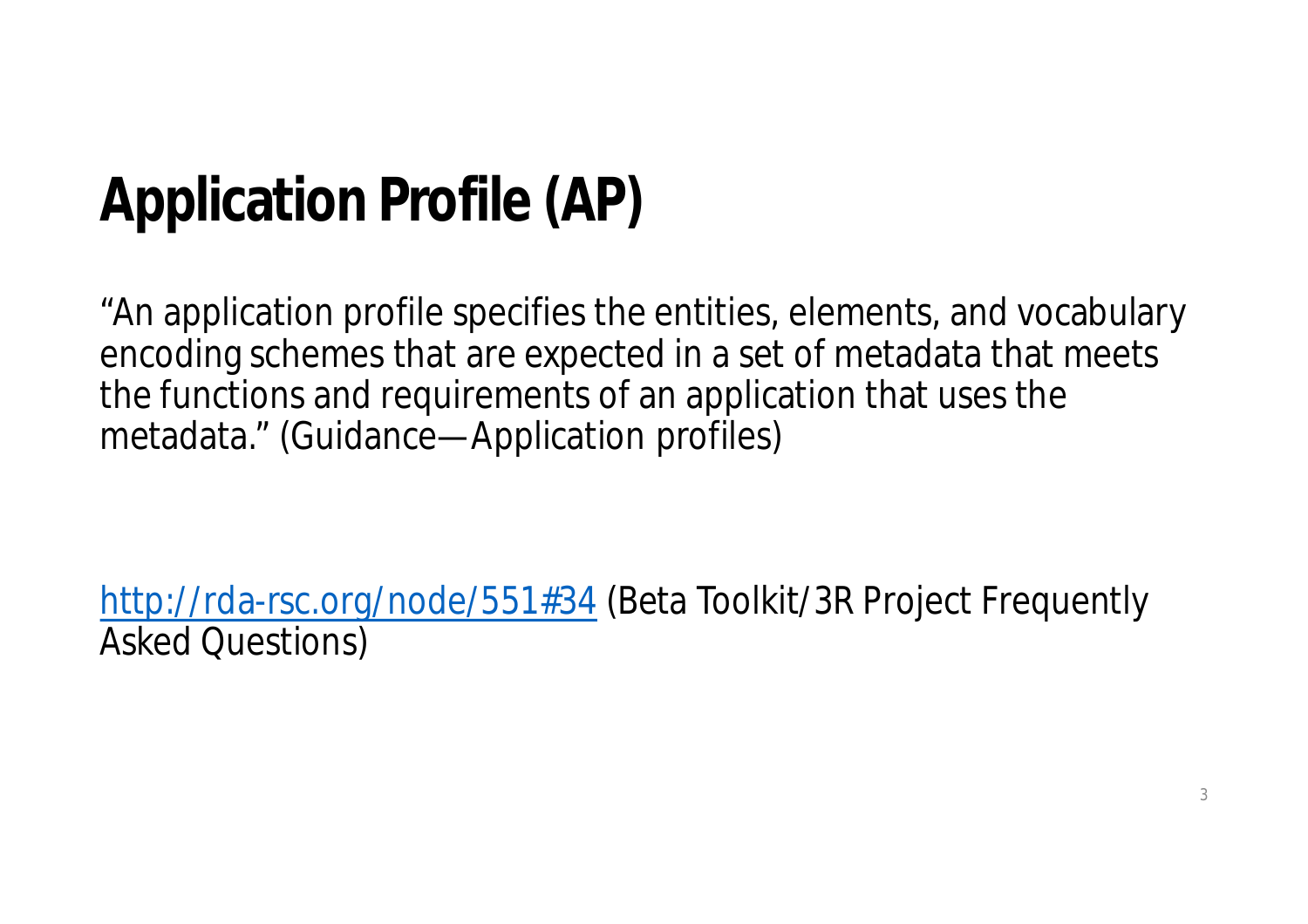## **RSC Application Profiles Working Group**

- Start of work in January 2020.
- The purpose of the RSC Application Profiles Working Group is to support the development of RDA application profiles for use with RDA Toolkit by producing discussion papers, recommendations, proposals, and other documents for consideration by the RSC.
- Chair: Alan Danskin, Britsh Library
- <http://rda-rsc.org>/node/630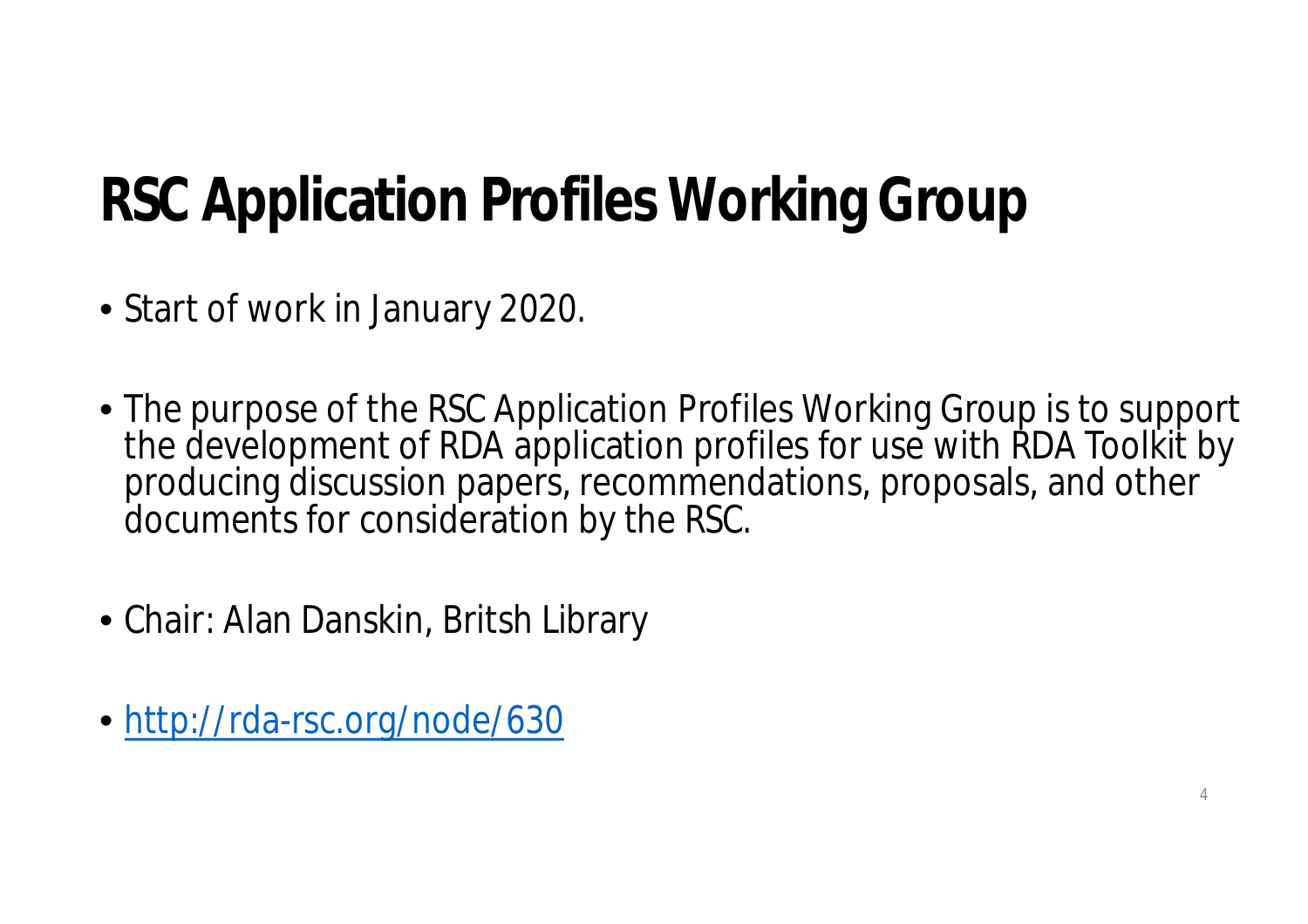## **EURIG Application Profile**

- EURIG Editorial Committee deals with an AP for Europe
- No results published yet.
- Heterogeneous needs in the different countries.
- Limited resources.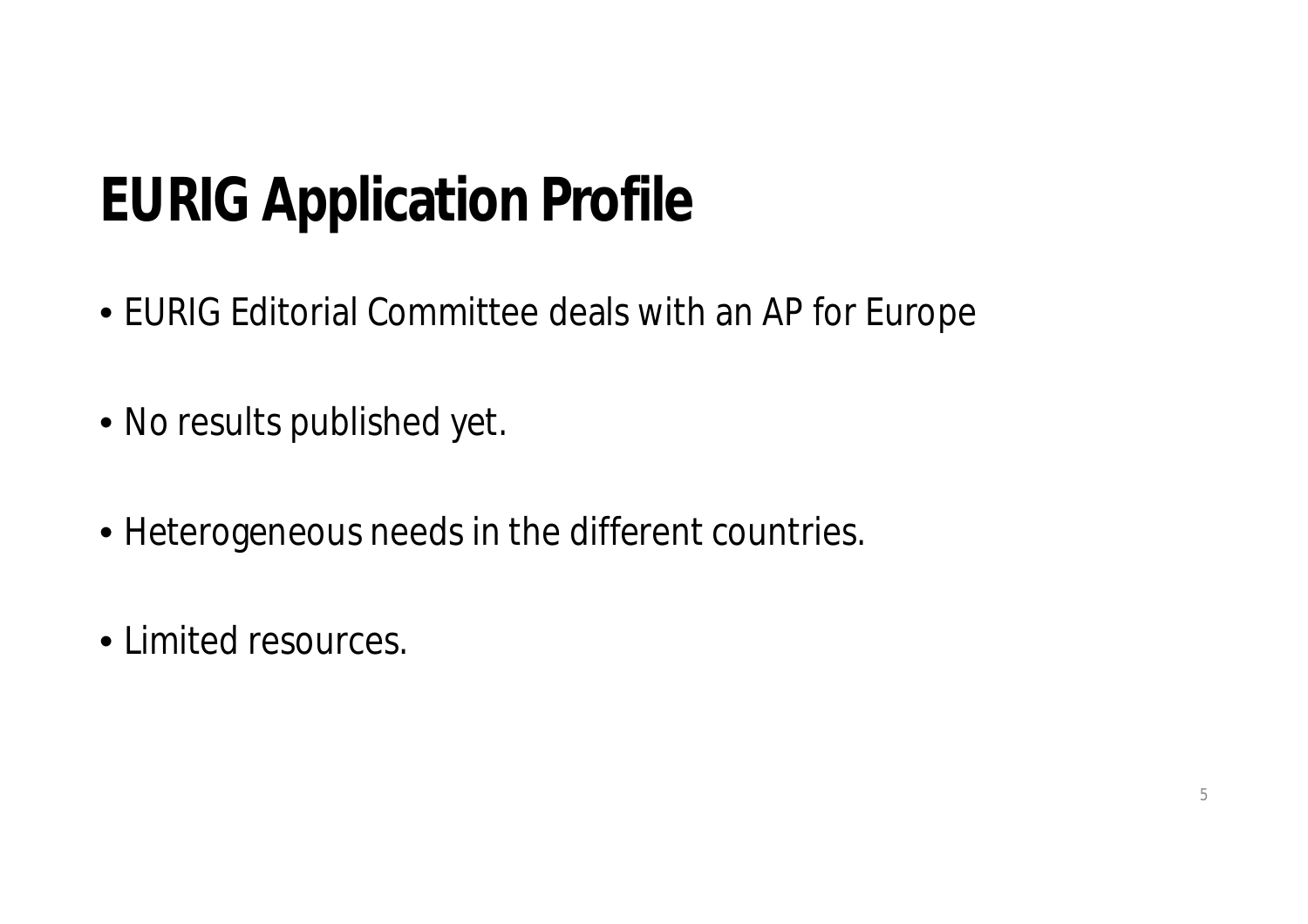### **Current RDA Application Profile DACH «Standardelement-Set»**

- Based on the *Core* and *Core if* elements of the original Toolkit
- Created by WG RDA DACH with additions by the national libraries of Austria, Germany and Switzerland
- Launched in August 2015
- Two sets
	- Bibliographic Data
	- Authority Data
- French Translation

Free access on the Wiki of the DNB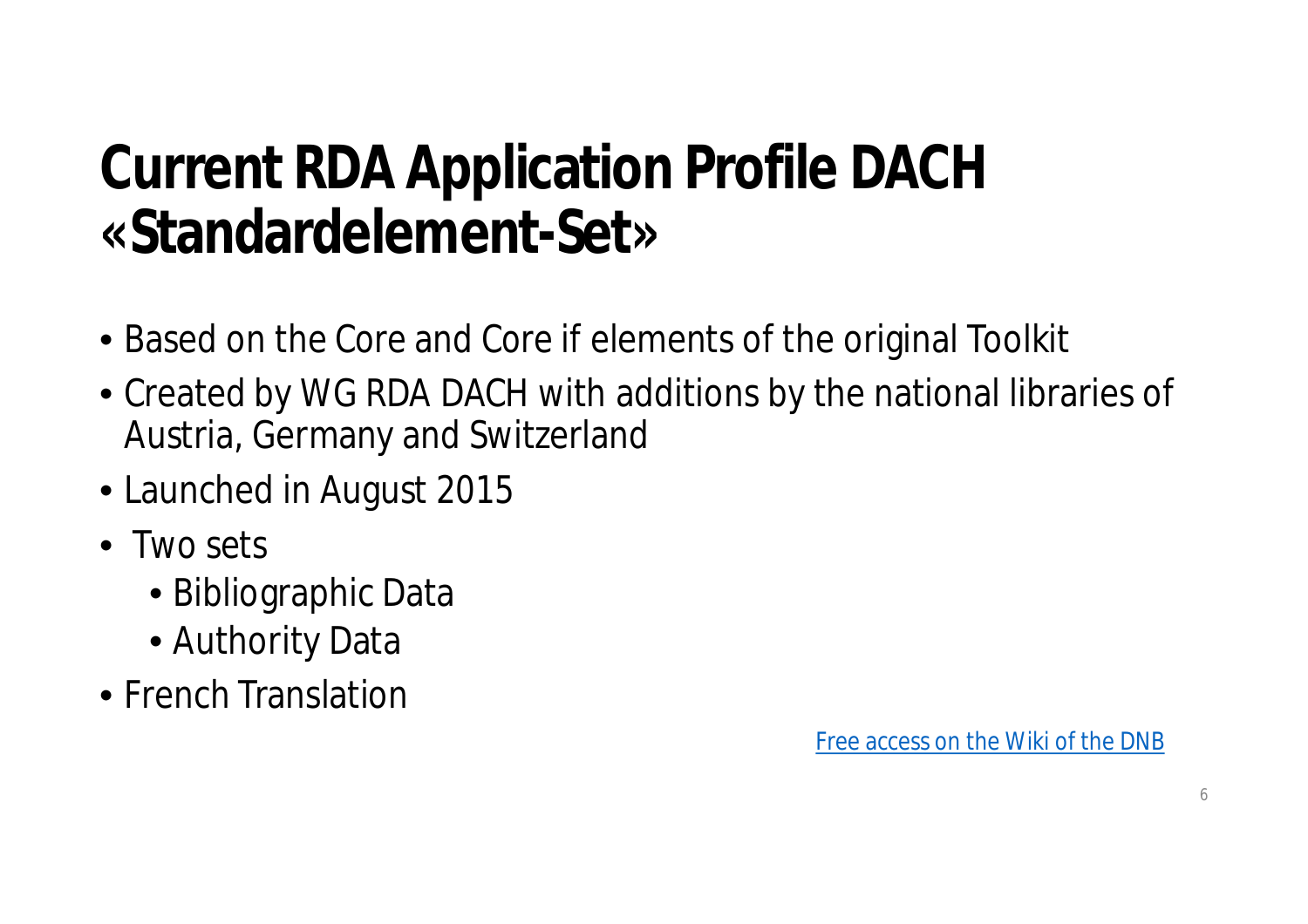### **Current DACH «Standardelement-Set»**

| Legende |                                                 |  |
|---------|-------------------------------------------------|--|
|         | Kernelement                                     |  |
| **      | Kernelement, nur unter bestimmten Bedingungen   |  |
|         | Zusatzelement                                   |  |
| $++$    | Zusatzelement, nur unter bestimmten Bedingungen |  |
|         | Zusätzliche Bestimmung für Nationalbibliotheken |  |

### *Example Bibliographic Elements*

Free access on the Wiki of the DNB

| <b>RDA</b> | Art des<br><b>Elements</b> | <b>Deutsch</b>                                                               | <b>Englisch</b>                                               | <b>Anmerkung</b>                                                          |
|------------|----------------------------|------------------------------------------------------------------------------|---------------------------------------------------------------|---------------------------------------------------------------------------|
| 2.3.2      | $\ast$                     | <b>Haupttitel</b>                                                            | <b>Title proper</b>                                           |                                                                           |
| 2.3.3      | $++$                       | Paralleltitel                                                                | Parallel title proper                                         | Im durch die<br>Anwendungsregel zu<br>RDA 2.3.3.3 festgelegten<br>Umfang. |
| 2.3.4      | $+ +$                      | Titelzusatz                                                                  | Other title<br>information                                    | Im durch die<br>Anwendungsregel zu RDA<br>2.3.4 festgelegten<br>Umfang.   |
| 2.3.6      | $++$                       | Abweichender<br>Titel                                                        | Variant title                                                 | Nur für fortlaufende und<br>integrierende Ressourcen.                     |
| 2.3.7      | $+ +$                      | Früherer<br>Haupttitel                                                       | Earlier title proper                                          | Nur für fortlaufende und<br>integrierende Ressourcen.                     |
| 2.4.2      | $\ast$                     | Verantwortlich-<br>keitsangabe,<br>die sich auf den<br>Haupttitel<br>bezieht | Statement of<br>responsibility<br>relating to title<br>proper |                                                                           |
| 2.5.2      | $\ast$                     | Ausgabe-<br>bezeichnung                                                      | Designation of<br>edition                                     |                                                                           |

7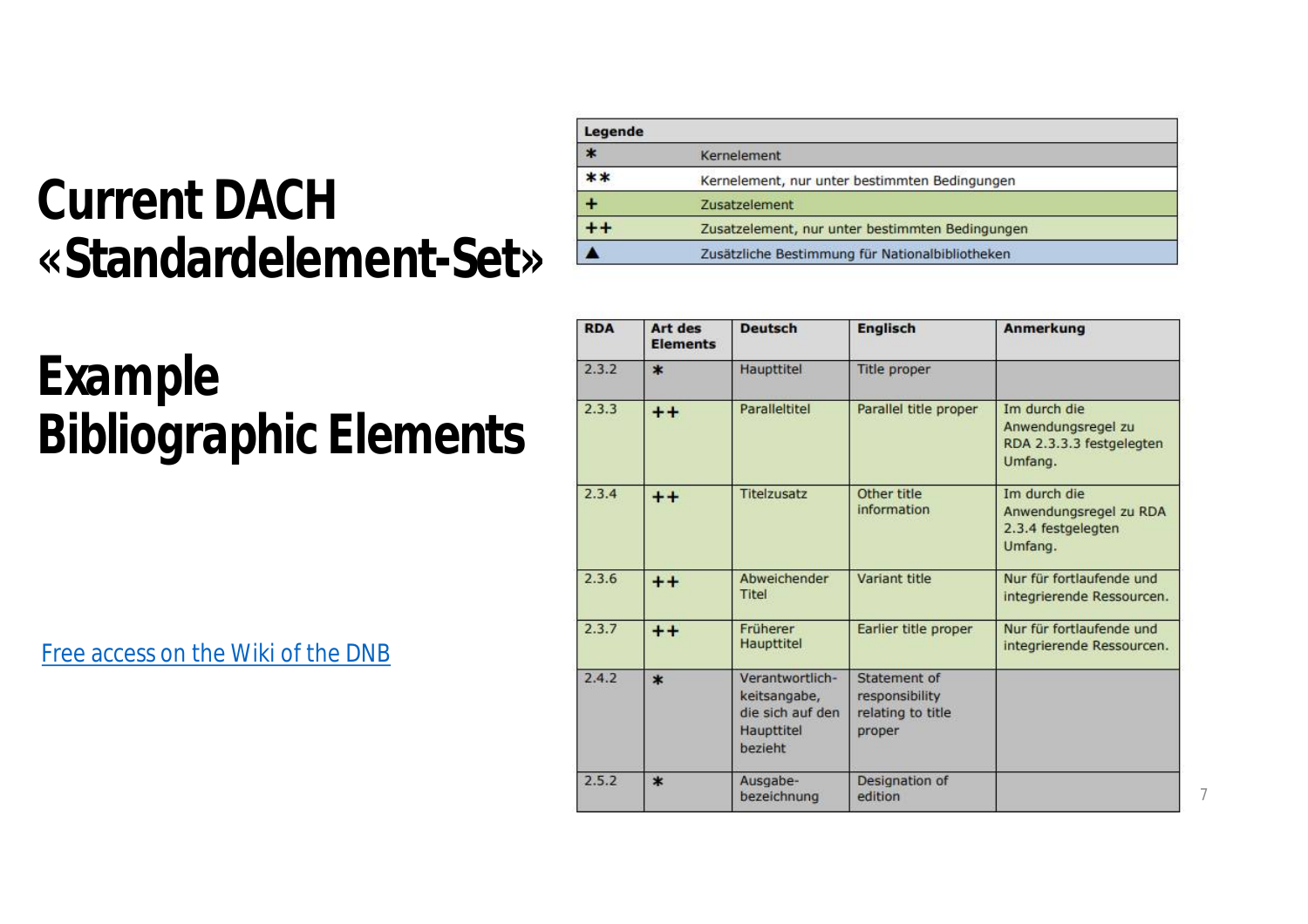## **AG Bild DACH – Beta Toolkit**

*Working Group Graphic Material D-A-CH*

- Minimalset (Minimum Set)
	- The elements that must be recorded for graphic material.
	- $\rightarrow$  Use case: For a library without specialists for pictures or for libraries with with a less important collection of pictures.
- Erweitertes Set (Extended Set)
	- Other elements recommended for the cataloguing of graphic material.
	- $\rightarrow$  Use case: For a library with specialists for pictures with an important collection of paintings, drawings, photos etc.
- Sonstige Elemente (Any other Element)
	- Any other RDA element can also be used (cataloguers judgment).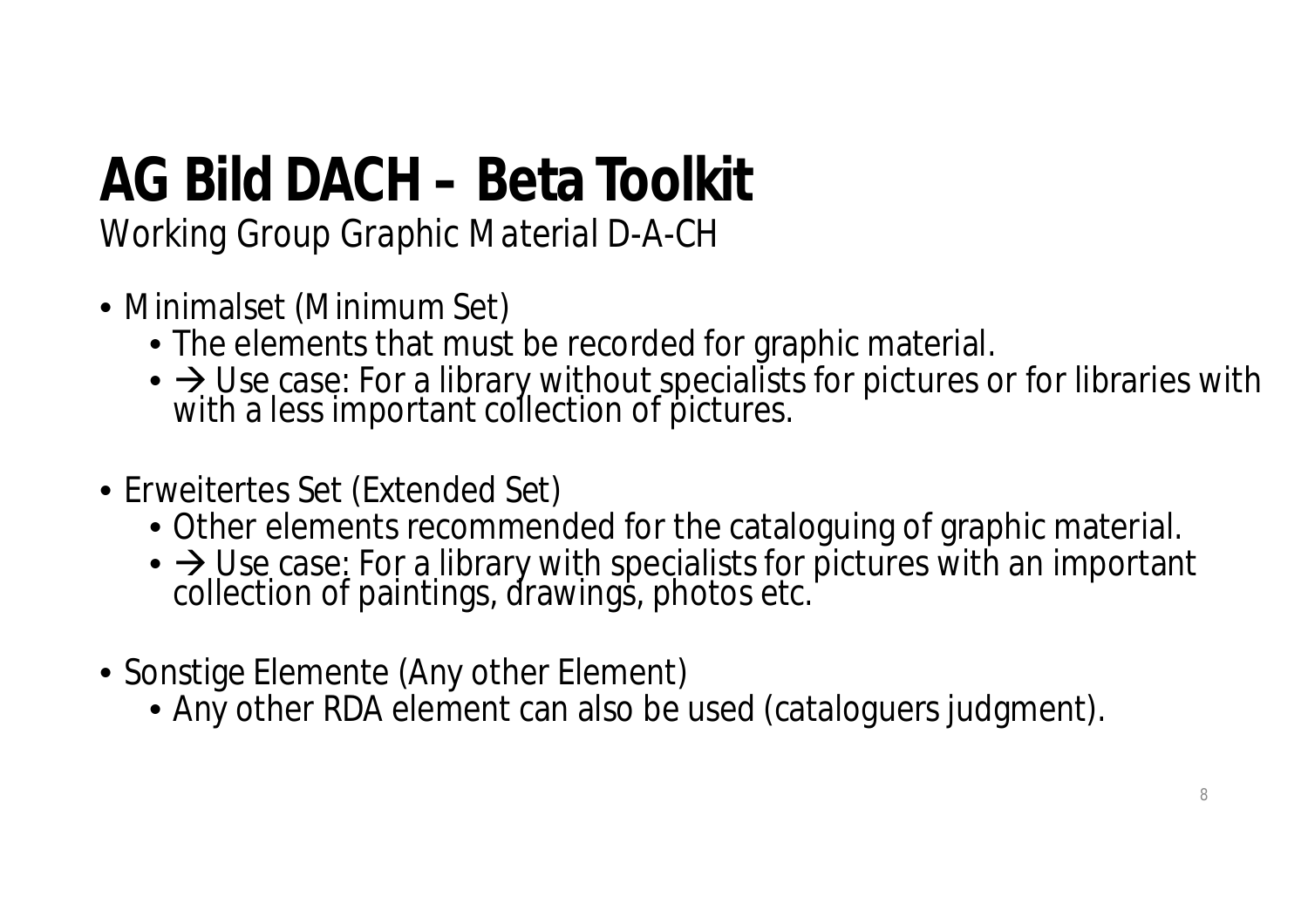### **AG Bild DACH: Example Beta Toolkit**

Angaben zum in der Ressource manifestierten Werk

### Elemente Erläuterungen

### **Minimalset**

| Eigenschaft                | <b>Bemerkung</b>                     | MARC21  | Wert                                                                | <b>Toolkit</b>                                   | <b>Registry</b>                           | <b>RDA-Nr</b> |
|----------------------------|--------------------------------------|---------|---------------------------------------------------------------------|--------------------------------------------------|-------------------------------------------|---------------|
| Identifikator für ein Werk |                                      |         | GND-ID                                                              | Identifier for work                              | http://rdaregistry.info/Elements/w/P10002 | 6.8           |
| oder                       |                                      |         |                                                                     |                                                  |                                           |               |
| <b>Titel des Werks</b>     |                                      |         |                                                                     | Preferred title of work                          | http://rdaregistry.info/Elements/w/P10223 | 6.2.2         |
| Geistiger Schöpfer         | wenn zutreffend immer                | 100.110 | GND-ID oder Vorzugsbenennung als Literal +<br>Beziehungskennzeichen | Creator agent of work<br><b>Related Elements</b> | http://rdaregistry.info/Elements/w/P10065 | 19.2          |
| Inhaltstyp                 |                                      | 336     | "unbewegtes Bild"                                                   | Content type                                     | http://rdaregistry.info/Elements/e/P20001 | 6.9           |
| Themenbeziehung            | muss noch näher ausgearbeitet werden |         | GND-ID oder Vorzugsbenennung als Literal + Beziehungskennzeichen    |                                                  |                                           | 23.4          |

> erweitertes Set

> sonstige Elemente

### Manifestationsebene

Angaben zur Benennung und Identifizierung der Ressource

Elemente Erläuterungen

### **Minimalset**

| Eigenschaft                                                    | <b>Bemerkung</b> | MARC21   | Wert | <b>Toolkit</b>                                       | Registry                                  | <b>RDA-Nr</b> |
|----------------------------------------------------------------|------------------|----------|------|------------------------------------------------------|-------------------------------------------|---------------|
| Titel der Vorlage, auch fingiert                               |                  | 245, \$a |      | <b>Title proper</b>                                  | http://rdaregistry.info/Elements/m/P30156 | 2.3.2         |
| Verantwortlichkeitsangabe, die sich auf den Haupttitel bezieht |                  | 245, 5c  |      | Statement of responsibility relating to title proper | http://rdaregistry.info/Elements/m/P30105 | 2.4.2         |

**Report Follows**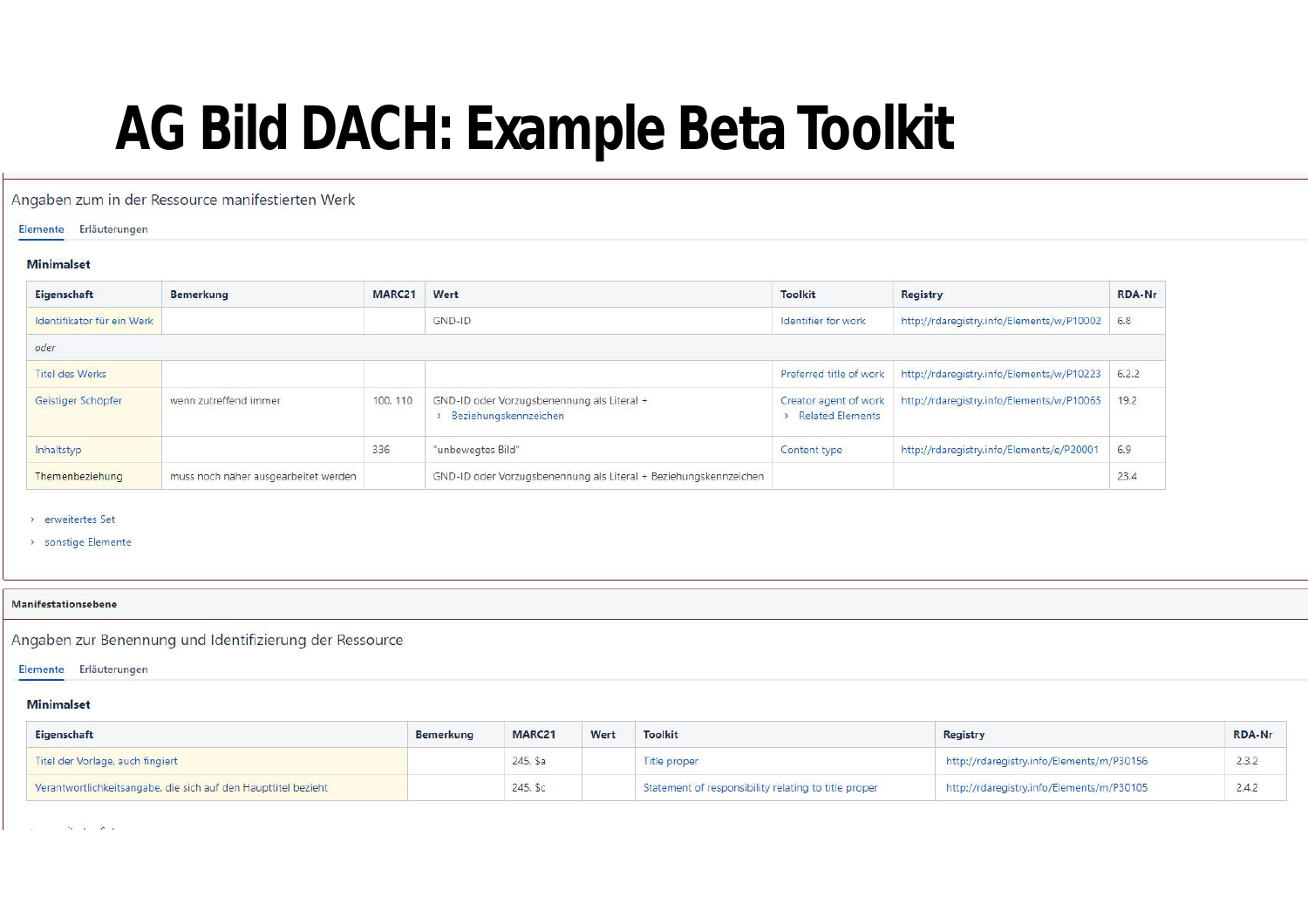## **Nationalbibliotheken DACH–Beta Toolkit**

*National libraries DACH*

Summer 2020: DACH national libraries start work on application profile.

Starting points:

- The current DACH profile (Standardelemente-Set)
- Considerations of the RSC and EURIG Editorial Committee
- Drafts of some special working groups: "AG Bild" (graphic material) and "RNAB" (literary archives)
- Complex work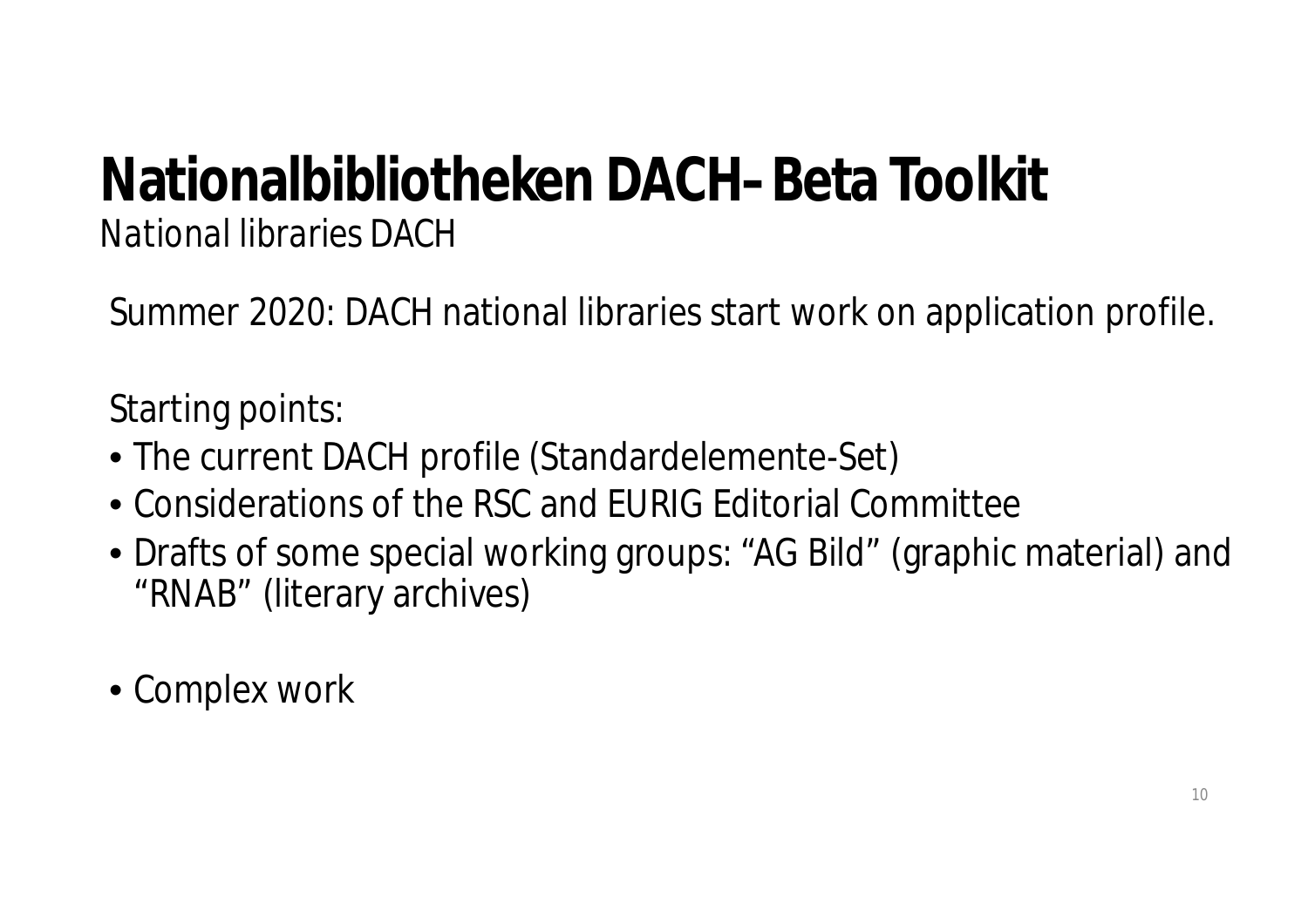### **Nationalbibliotheken DACH–Beta Toolkit**

*National libraries DACH*

- Minimalset (Minimum Set)
	- The elements that must be recorded so that a resource in the D-A-CH area is catalogued according to RDA.
	- $\bullet \rightarrow$  Work in progress
- Extended Set  $\rightarrow$  in the planning stage
- Set for National Libraries and National Bibliographies  $\rightarrow$  in the planning stage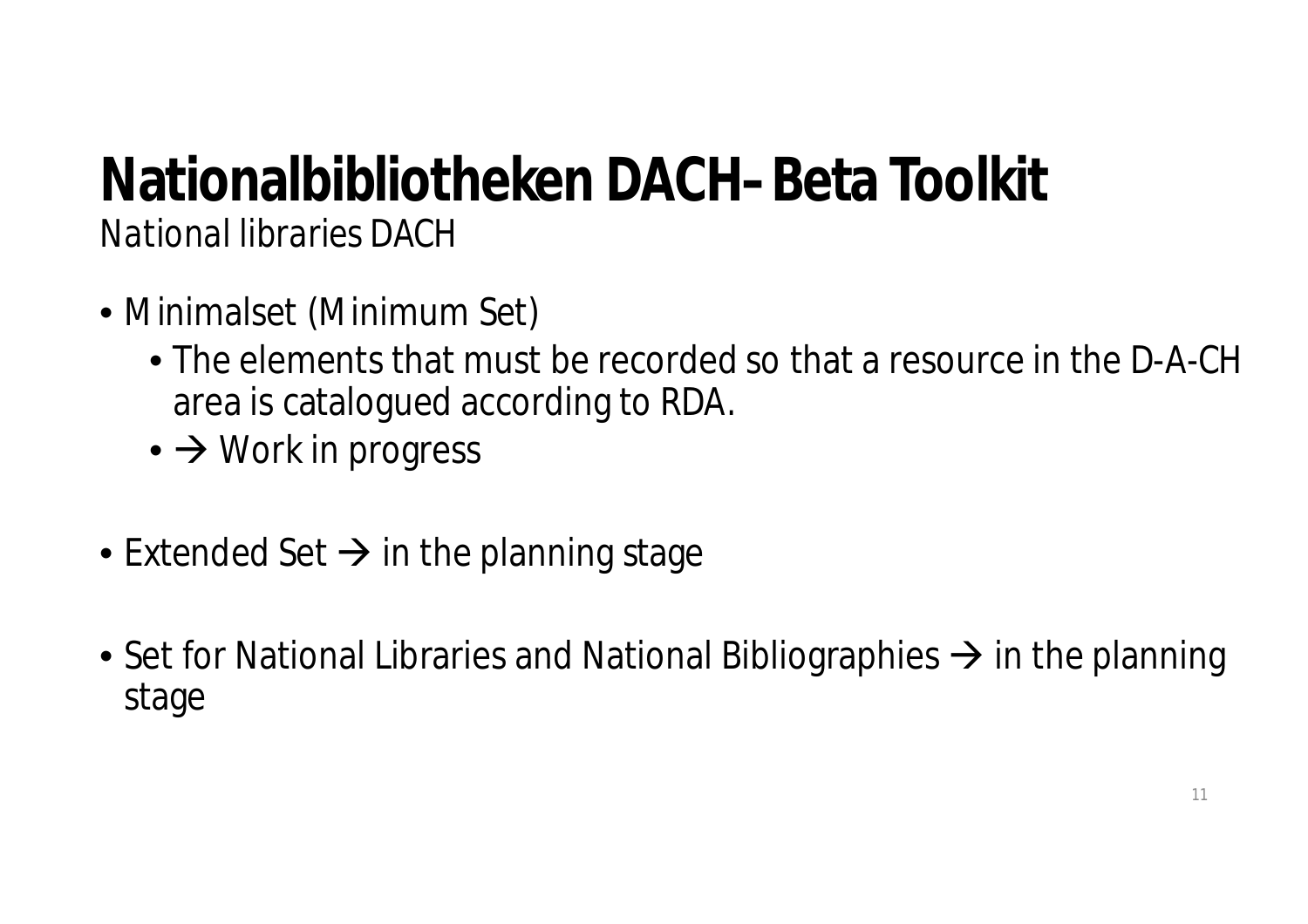### **Nationalbibliotheken DACH–Beta Toolkit Example Bibliographic Elements**

| Curr<br>ent<br><b>RDA</b> | Manda<br>tory? | German            | English                 | <b>Beta Toolkit</b>                                      | Condition<br>current RDA                                                     | <b>Condition Beta</b><br><b>Toolkit</b>                                      | Comments                                                                      |
|---------------------------|----------------|-------------------|-------------------------|----------------------------------------------------------|------------------------------------------------------------------------------|------------------------------------------------------------------------------|-------------------------------------------------------------------------------|
| 2.8.2                     |                | Erscheinungsort   | Place of<br>publication | Entities>Manifestation>place of<br>publication<br>P30088 | p Nationalbibliotheken:<br>Alle D-A-CH-Erscheinungs-<br>orte werden erfasst. | p Nationalbibliotheken:<br>Alle D-A-CH-Erscheinungs-<br>orte werden erfasst. | DACH AWR: Anwendung<br>von Optionen und<br>Alternativen vorhanden             |
| 2.8.4                     |                | Verlagsname       | Publisher's<br>name     | Entities>Manifestation>name of<br>publisher<br>P30176    | p Nationalbibliotheken:<br>Alle D-A-CH-Verlagsnamen<br>werden erfasst.       | p Nationalbibliotheken:<br>Alle D-A-CH-Verlagsnamen<br>werden erfasst.       | DACH AWR: Erläuterungen<br>zum Geltungsbereich und<br>zur Erfassung vorhanden |
| 2.8.6                     |                | Erscheinungsdatum | Date of<br>publication  | Entities>Manifestation>date of<br>publication<br>P30011  |                                                                              |                                                                              | DACH AWR: Erläuterungen<br>zum Geltungsbereich und<br>zur Erfassung vorhanden |

Work in progress – no decision yet taken.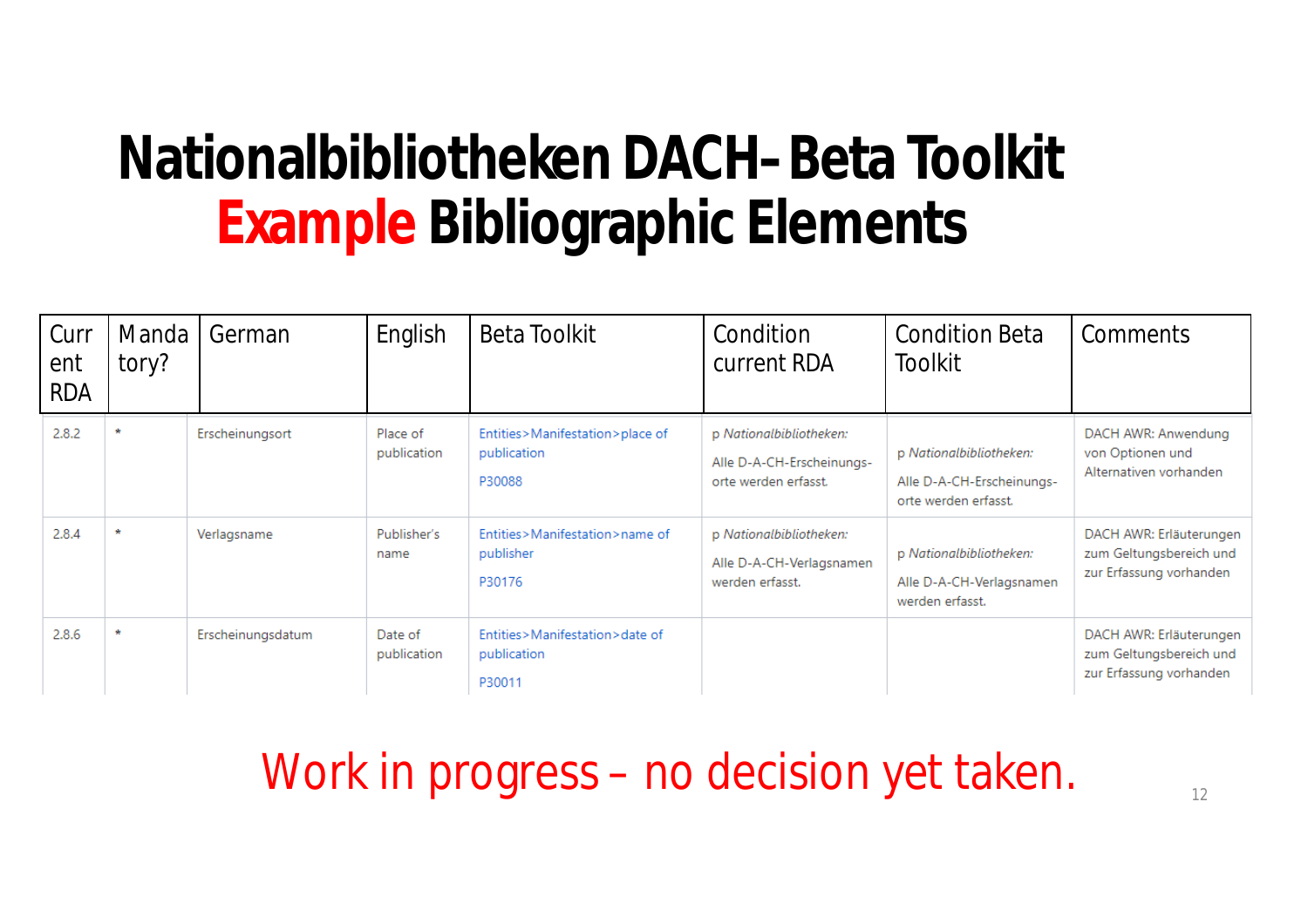### **Nationalbibliotheken DACH–Beta Toolkit**

- Time schedule still open
- Next steps:
	- Discussion with other expert groups and decision makers
	- Clarification of the correlation of the AP to a future Policy Statement DACH (DACH Manuel oder Erschließungshandbuch) and to the RDA Toolkit
- Work in progress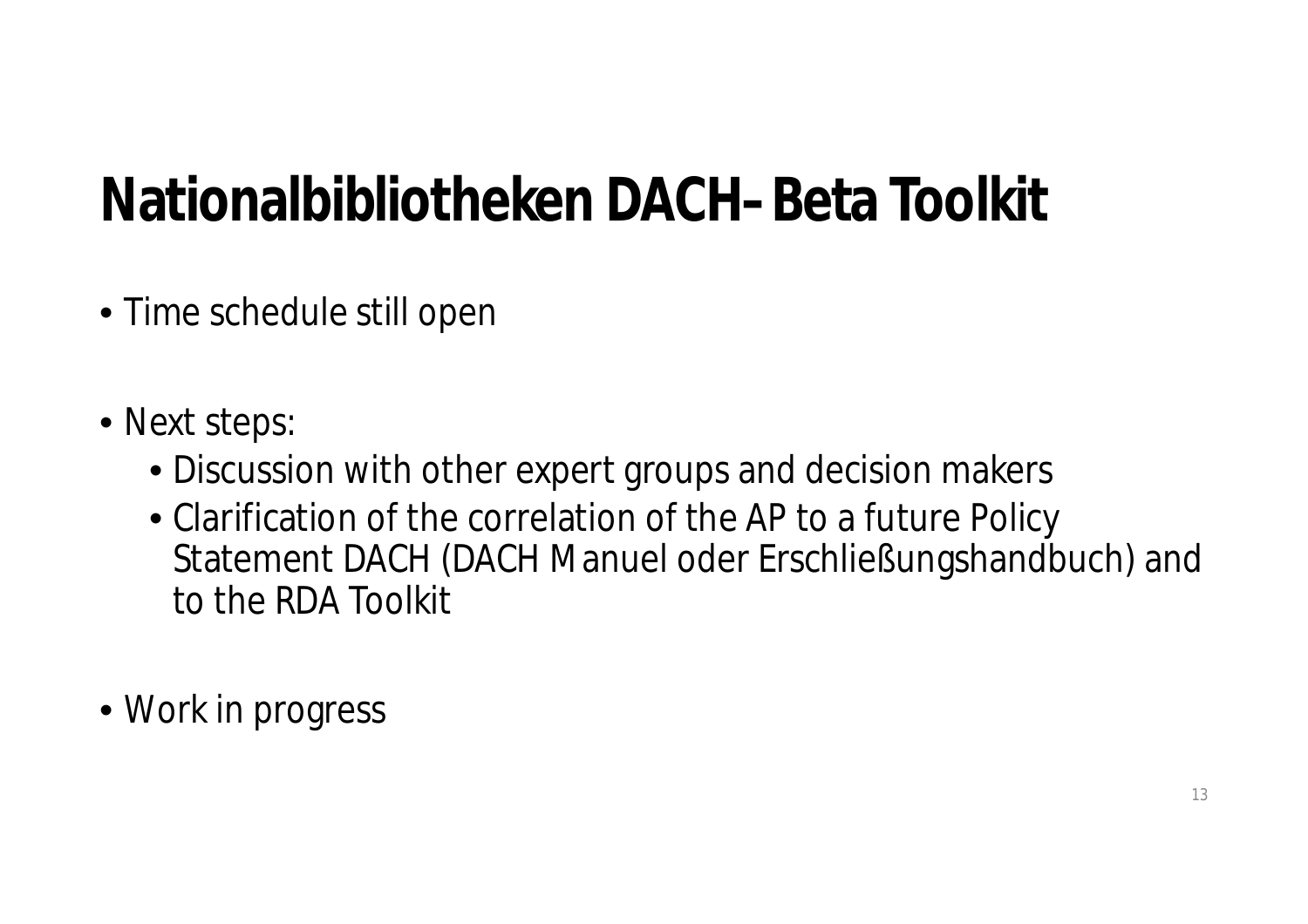# **To be continued**